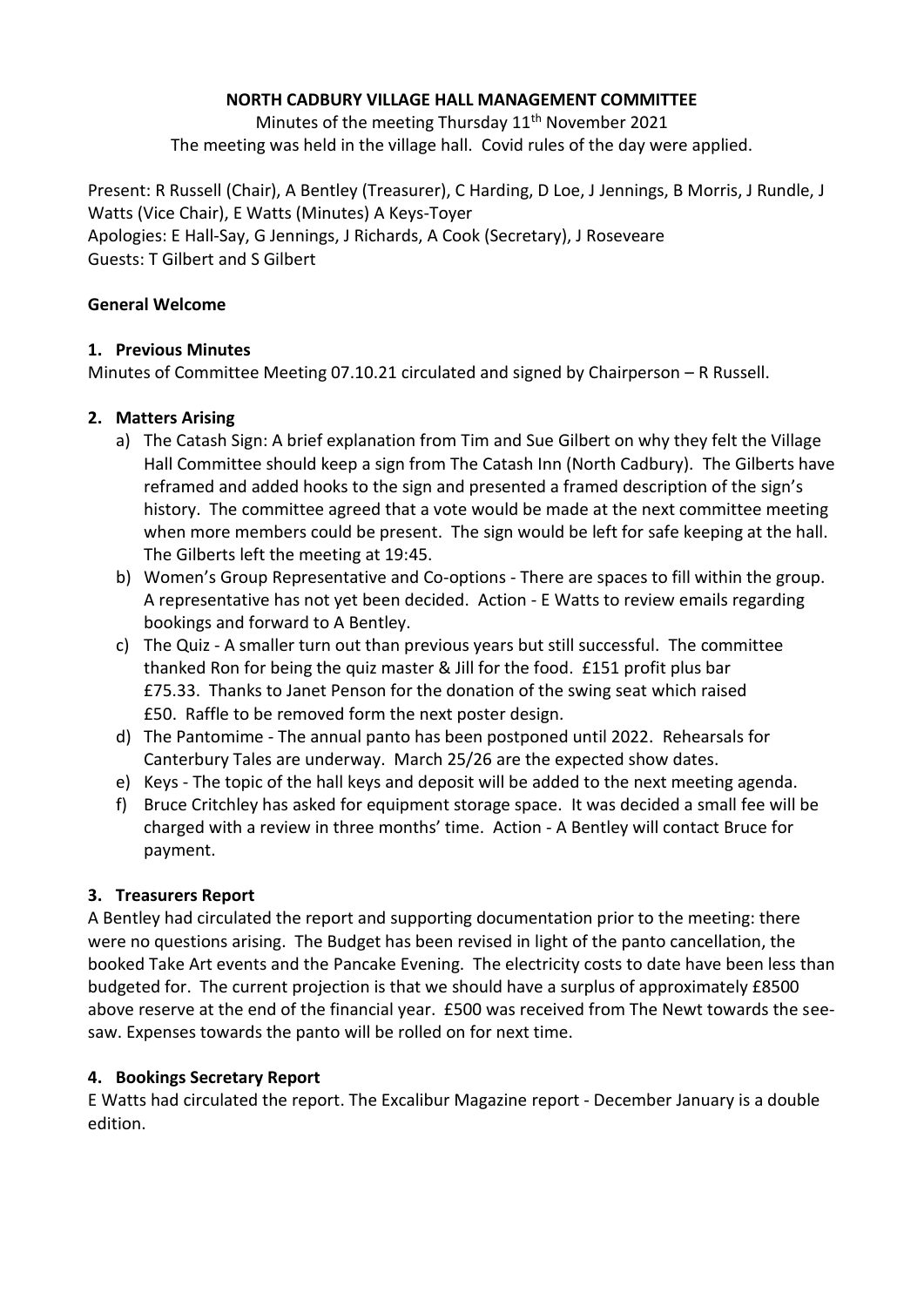# **5. 200 Club & Coffee Morning**

Apologies from J Roseveare. A brief discussion was had regarding the date pencilled in at Christmas. Should we change from the  $18^{th}$  to the  $11^{th}$ ? It was decided to leave it on the  $18^{th}$ . Action - C Harding to ask J Roseveare if homemade mince pies are needed for the December Coffee Morning.

# **6. Hall**

Covid Measures were updated during August 2021, there is nothing to change. Risk Assessments are on display for all to see. These will be reviewed again if there are any changes to the regulations.

# **7. Health & Safety**

Lighting needs addressing. The outside floodlight and three lights in the Reading Room are going to be researched into for the most economical upgrade/replacement and a manual on/off switch. Bulk buys of florescent bulbs or replace with LED tubes if they dim? Switch with the stage lights? Talk with local electricians, Creases. Action – R Russell

A decision has been made to use the £500 from the 'Opening up Safely and Reconnecting Communities Fund for Village Halls' towards' for a Covid deep clean of the hall in January 2022 ready for the new year.

# **8. The Cottage**

# Landlord Inspection and Essential Works - R Russell

The stonemason who took photographs of the damaged areas of the cottage has come to a standstill and Rory is harder to pin down for works due to the schedule of his work rota. The main bedroom carpet requires replacing. Action – J Watts to research and provide quotes. Smoke Alarms – An inspection is required, and some may need replacing. Action - R Russell. J Watts has proposed investigating a replacement kitchen before the floor is replaced. He will put together costings and plans to present at a future date.

#### **9. Playing Field.**

- a) Water Butt. This will be installed when the area is cleared, and trees planted.
- b) Fence Repair. A working party has cleared the perimeter fence area of brambles and nettles. We need to stop the occupiers of the houses on Cary Road using the field as a dump for garden rubbish. Action – C Harding to speak with neighbours concerned.
- c) Tree Planting. Brian Morris produced a map of the area where the trees will be planted. Payment on delivery - £692.7 plus, stakes, guards, and compost – approx. £150. We need to mark out the tree positions soon. When a date for planting is confirmed, Brian would like to involve the local primary school Head Teacher to obtain children's support to plant and have some publicity.

Brian has arranged with Jamie Montgomery to place a water tank near the trees when planted. Grass maintenance contractor to be informed. Strimmer guards needed around trees.

A working party is needed in the next week or so to dig the wall area of nettles and brambles.